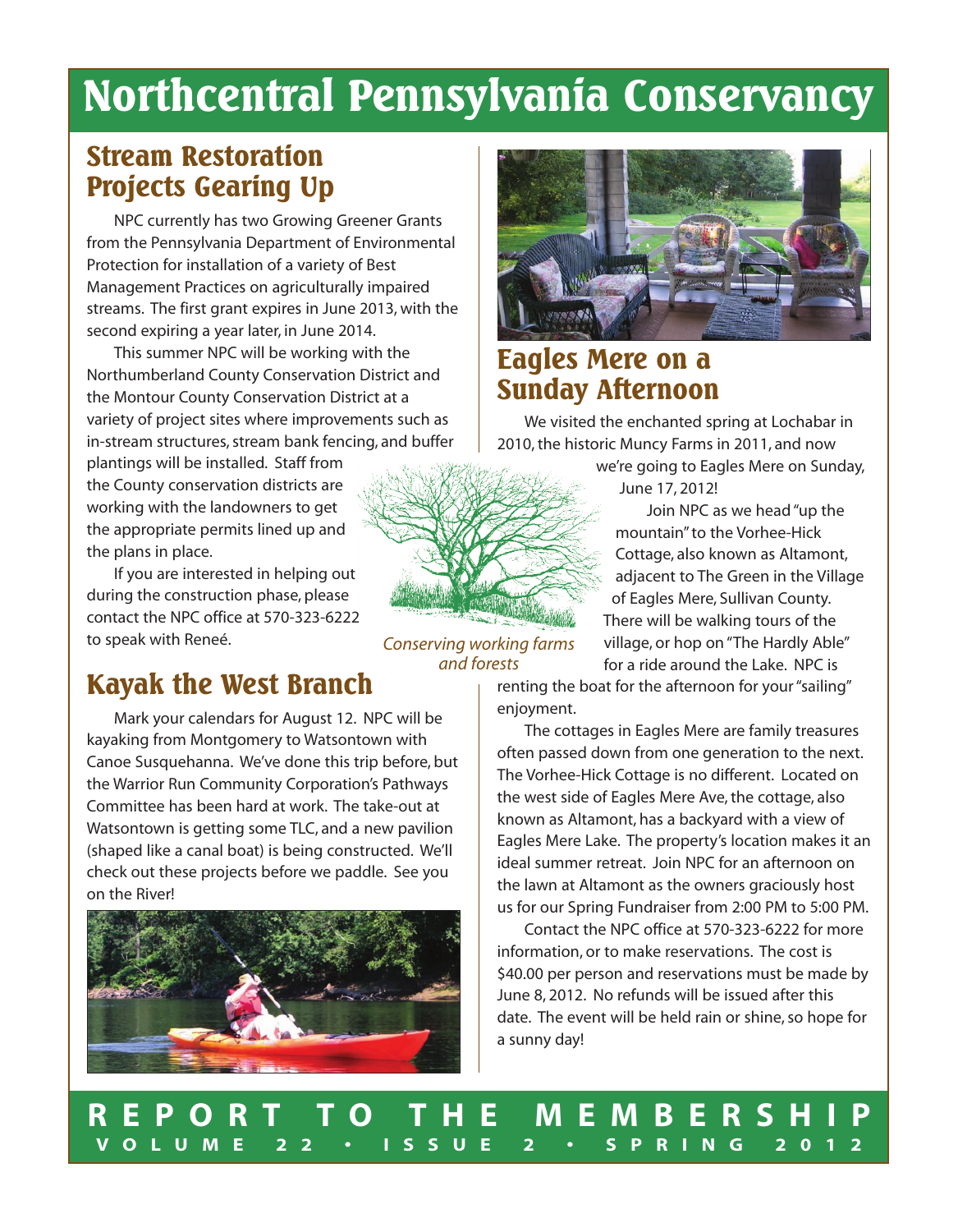

*Pennsylvania College of Technology forestry students pull tree tubes off plantings along Chilisquaque Creek.*

# **Tree Tube Thank You**

Thank you to the students in Jack Fisher and Eric Easton's forestry labs from the Pennsylvania College of

Technology and Science! The students spent time learning about forested riparian buffers and tree plantings, while helping to pull tree tubes off plantings along Chilisquaque Creek. Monday's

**Pennsylvania College of Technology PENNSTATE** 

class also learned about field mouse biology, while Friday's class got an unwanted lesson in skunk biology



(this is a photo of the actual culprit). Erich Doebler was on hand both days to assist with the project.

The tubes are being re-used by private woodland owners in Bradford, Centre, and Northumberland counties. Tubes were also given to the Pennsylvania Game Commission for some small plantings in the South East Region. We still have tubes available. If you are interested, please call the office at 570-323-6222 and talk to Charlie or Reneé.

# **Peter Herdic House Hosts NPC**

The Herdic House was packed on March 9! Thank you to everyone who came out to support NPC at the annual Celebrity Waiter Night at the Peter Herdic House! By the end of the evening, the kitchen had run out of several dinner specials and at least one of the desserts.



This year's waiters did a super job! Rick Mason sang. Mark Shuman did not. Jerry Walls ate the misordered dessert (why let it go to waste). Greg Zeitler, in his tuxedo, had woman swooning. Amy Shotwell was doing Verizon proud, discussing small business phone solutions with guests. Bonnie Axeman not only survived her first year, she thrived. Tony Nardi showed

Judge Tom Raup how a real **Margarita** is made as they tended bar under the watchful eye of Wes. Ann

**McKay** 



Goldsmith *Tony Nardi shows off his mixology skills to Judge Raup.* donated a beautiful string of pearls with matching earrings that a lucky Diane Glenwright won in the raffle. Jim Wood and Gloria Miele donated dinner for eight at their home in Muncy for a silent auction, and Pam and Ray Thompson were the high bidders on that wonderful dining opportunity.

As always the Gloria, Marsha, and Liz were gracious and wonderful to work with. Thank you to them and the rest of their staff for hosting us!!

# **Annual Membership Meeting Scheduled for May 9**

NPC will hold its Annual Membership Meeting on Wednesday, May 9 at the Holiday Inn in downtown Williamsport. If you haven't received an invitation and would like to attend, call 570-323-6222 and we'll make sure you receive one. We hope to see you there!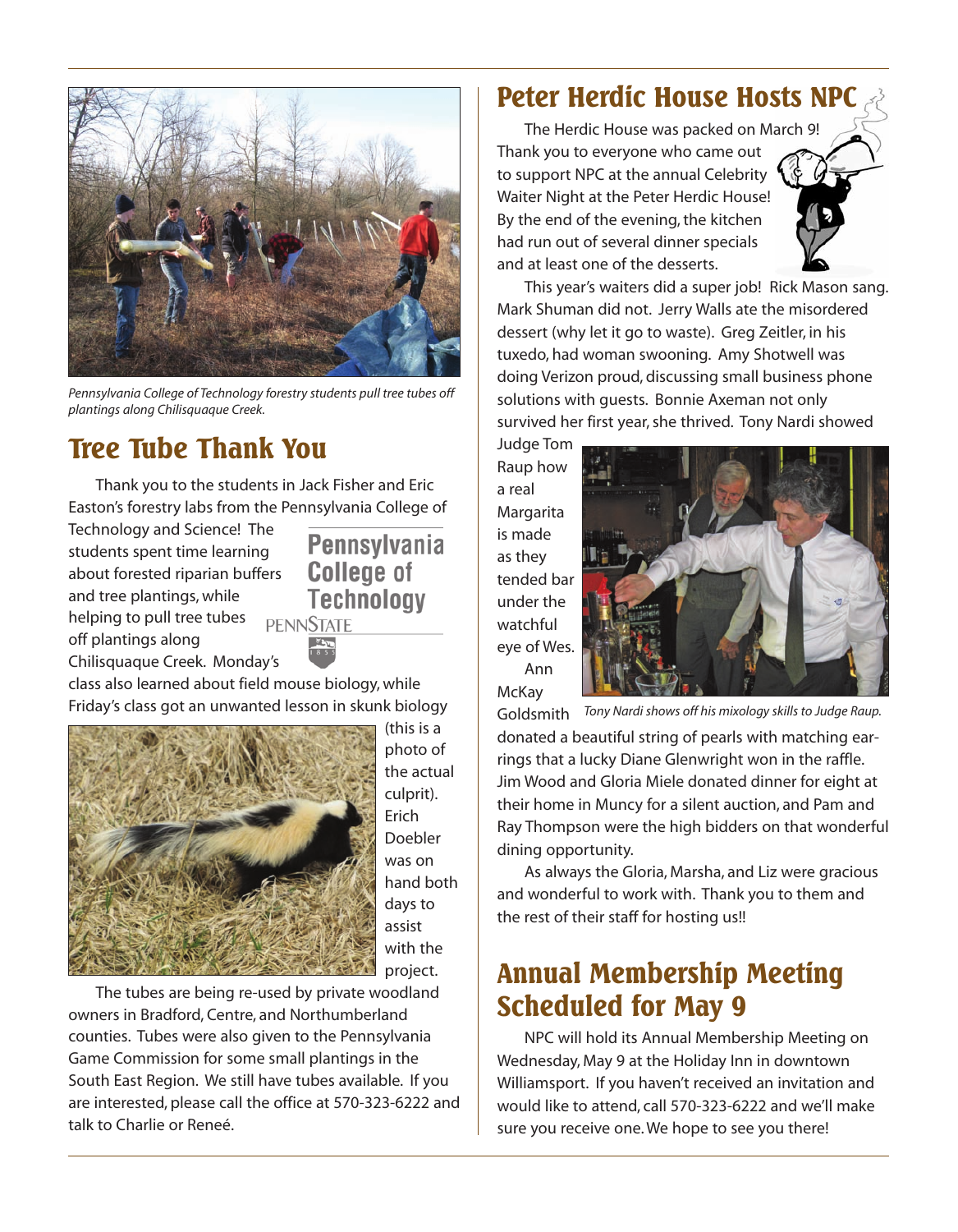# **MEMBERSHIP ACTIVITY • January 1, 2012 to March 31, 2012**

### **CORPORATE MEMBERS**

Many thanks to our corporate members for their support of NPC's mission. Please take note of those businesses which have shown they care about the future of our communities with their corporate memberships and show them YOUR support.

### **Osprey (\$1,000-\$1,999)**

Alpine Club of Williamsport

### **American Kestrel (\$500-\$749)**

Glenn O. Hawbaker Inc. Woodlands Bank

### **Small Business (\$100-\$499)**

Bass Pro Shops Beiter's Inc. Sanders Mortuary, Ltd.

### **GENERAL MEMBERS**

**ELK (\$5,000+)** George & Shirley Durrwachter

# **BOBCAT (\$1,000-\$4,999)**

Wayne H. & Carol Scott Sr.

#### **BLACK BEAR (\$500-\$999)**

Peter & Mary Brandenburg Gordon & Margie Shaw

#### **WHITE-TAILED DEER (\$250-\$499)**

Gilbert L. Maton Stephen & Christine Sleboda

#### **BLACK CHERRY (\$100-\$249)**

Patricia W. Booth Frank R. Comfort R. Jeffrey Coup R. Max & Nancy Coy Elizabeth Brown Dugan Anthony C. Ferraro Timothy & Deborah Greene

#### **BLACK CHERRY (Continued)**

Mr. & Mrs. Law Groner Gary & Susan Harris William & Kelly Hastings William B. Heffner III Stephen E. Jaquith Rudy & Carol Kafer Richard Karp Josephine Lewis Lloyd Wilson Chapter 224 of Trout Unlimited Charles & Hallie Luppert Steve & Deb Martin Mr. & Mrs. James Meyer Stuart & Judy Olinsky Thom & Amie Penfield Lance E. Robson John & Judy Ryder Stephen & Dorothy Schopfer Henry & Ann Street Rick & Cathy Torsell Chalmer Van Horn Jason & Chandra Weigle Louis S. Winner, Jr., DDS PA

#### **RED OAK (\$50-\$99)**

Peggy A. Ault George L. & Penny H. Bower Patty L. Bowman Esq. Melissa Christ Dr. Robert & Loretta Coltrane Jack & Michele Davidson John & Nancy Dunham Victor & Mary Engel George E. Farley Patrick Gallagher Robert J. & Claramae Glunk Henry F. Hartmann Jr. Tim & Anne Holladay Douglas Loffredo Max Mitchell Carol Pollard & Richard White Mr. & Mrs. Chester Pribble Allan & Betsy Quant Deborah Reeder Phyllis M. Ridge Dennis & Patricia Ringling Jack & Joann Rishel Peter & Linda Schultz & Family Blair & Alice Schuster Roger & Nancy Shipley Daniel Swift

#### **RED OAK (Continued)**

Thomas T. Taber Charles & Margaret Wettling Dr. Douglas Wion Dorothy Yannaccone

#### **SUGAR MAPLE (\$35-\$49)**

Dr. Robert Ecker William & Cindy Ferguson Leon & Rosella Hurst Landplan, Inc. Mr. & Mrs. James R. Parsons John Jr. & Charlotte Person Sam Shaheen Cynthia Venn David & Barbara Weaver

#### **WHITE PINE (\$25-\$34)**

Bill & Eileen Burdett Dennis & Holly Dusza Joseph & Ginny English Nick & Debra Goff Rep. & Mrs. Mike Hanna Robert & Margaret Hershey William & Barbara Kelly, Sr. Dr. & Mrs. Mohamed Khalequzzaman Dr. Lester G. Kleckner Ken & Jane Light Mike & Betzi Lyon Robert Major Charlotte Mengel Dr. & Mrs. Donald L. Oakley Sandy Rife

#### **MEMORIAL CONTRIBUTIONS**

Memorial for W. Holmes Yealy *by David & Mary Jo Brouse by Joel Cler & Marjorie Kenyon-Cler by Patrick & Dominique Coulombe by Ann Dodge by Wesley & Mary Dodge by Alissa du Bois by Norine Duncan by Ginny Fauci by Blanche F. Fissel by Alice Clinger Fleer by Gene & Florence Fries by C. Mac & Wilda Geyer by Charles & Gloria Greevy by Mary C. Herzenberg*

*by William & Kay Huffman by Joanna Katsune by Janet Kohler by Bill & Marjorie Letsch by Rodger Bryson Lindh, Ted Lindh, and Jim McMahon by Bob & Dorothy Maples by Robert & Susan Mayer by Charles & Ruth Nicholson by Jane Otto by John Jr. & Charlotte Person by Michael & Julie Person by Deborah Peterson by William & Margaret Ring by Bob & Jane Russell by Charles & Helen Schwarz by Gordon & Margie Shaw by Eric & Carol Smith by Steven & Eva Smith by Barbara Spaulding by George & Mary Spring by Linda Stein by Susquehanna Imaging Assoc., Inc. by Dr. Richard & Lore Tignor by Richard & Eleanor Welde by Dan & Linda Wolfe by Tom Yannaccone by Ralph & Lou Ann Zeigler by Dorothy Yannaccone*

Memorial for John Way *by Dr. Robert & Loretta Coltrane by Victor & Mary Engel by Donald Enigk by James & Patricia Friesland by Walter & Carolyn Funk by Ms. Ruth Rode by Charles & Helen Schwarz by Linda Stein*

Memorial for Barb Kilgus *by Tom & June Zimmerman*

### **OTHER CONTRIBUTIONS**

Alissa du Bois Janice Hiller

### **YEAR END APPEAL**

Alfred W. Buck Russell E. & Linda M. Campbell R. Lowell Coolidge William & Barbara Kelly, Sr. Mel & Susan Lewis John & Wendy Marshalek

*Thank You...to all those who continue to support the work of the Northcentral Pennsylvania Conservancy*